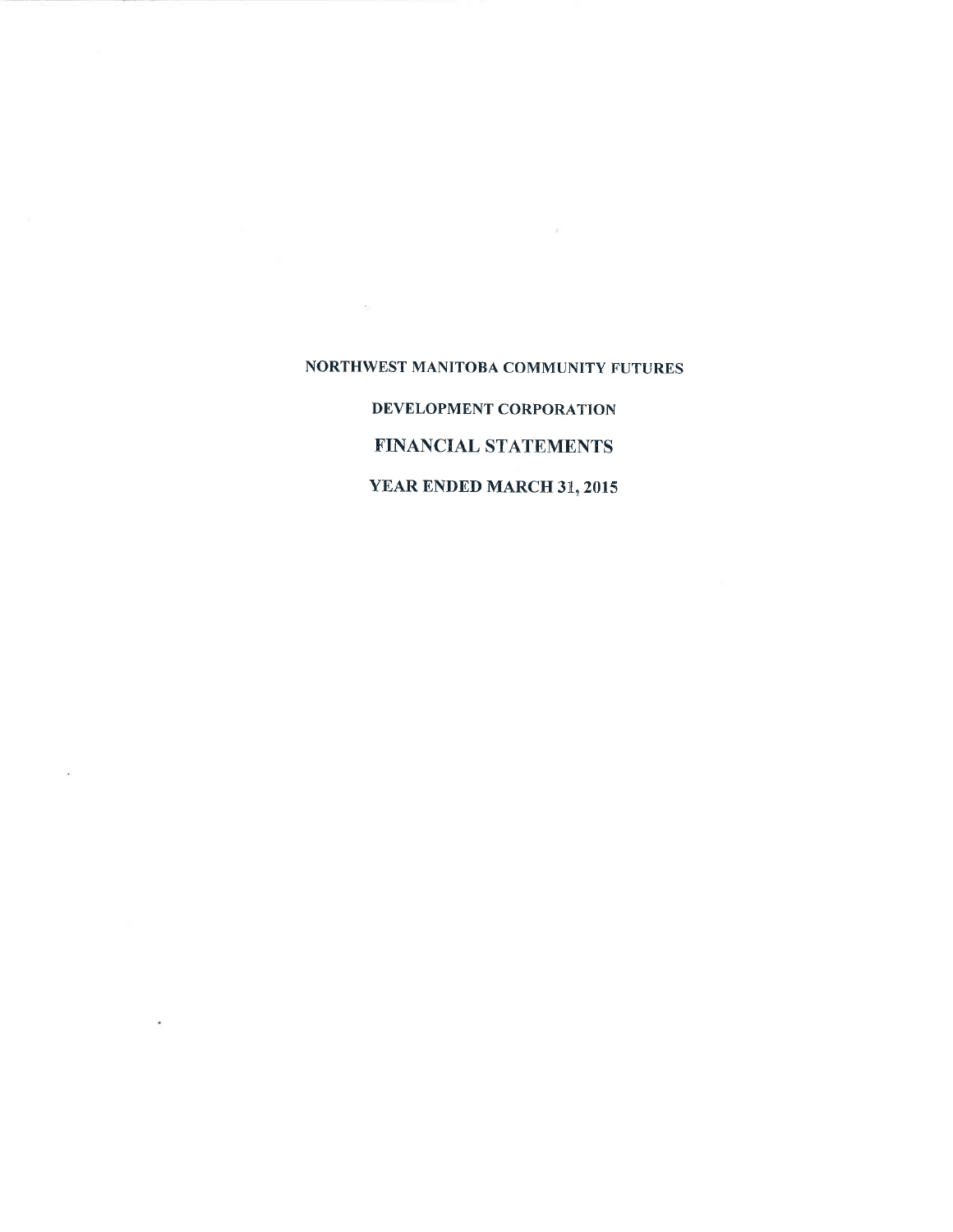# YEAR ENDED MARCH 31, 2015

#### **CONTENTS**

Page

#### **AUDITOR'S REPORT**

#### FINANCIAL STATEMENTS

| <b>Statement of Financial Position</b> | $\mathbf{2}$  |
|----------------------------------------|---------------|
| Statement of Operations                | $\mathcal{F}$ |
| Statement of Changes in Net Assets     | 4             |
| Statement of Cash Flow                 |               |
| Notes to Financial Statements          |               |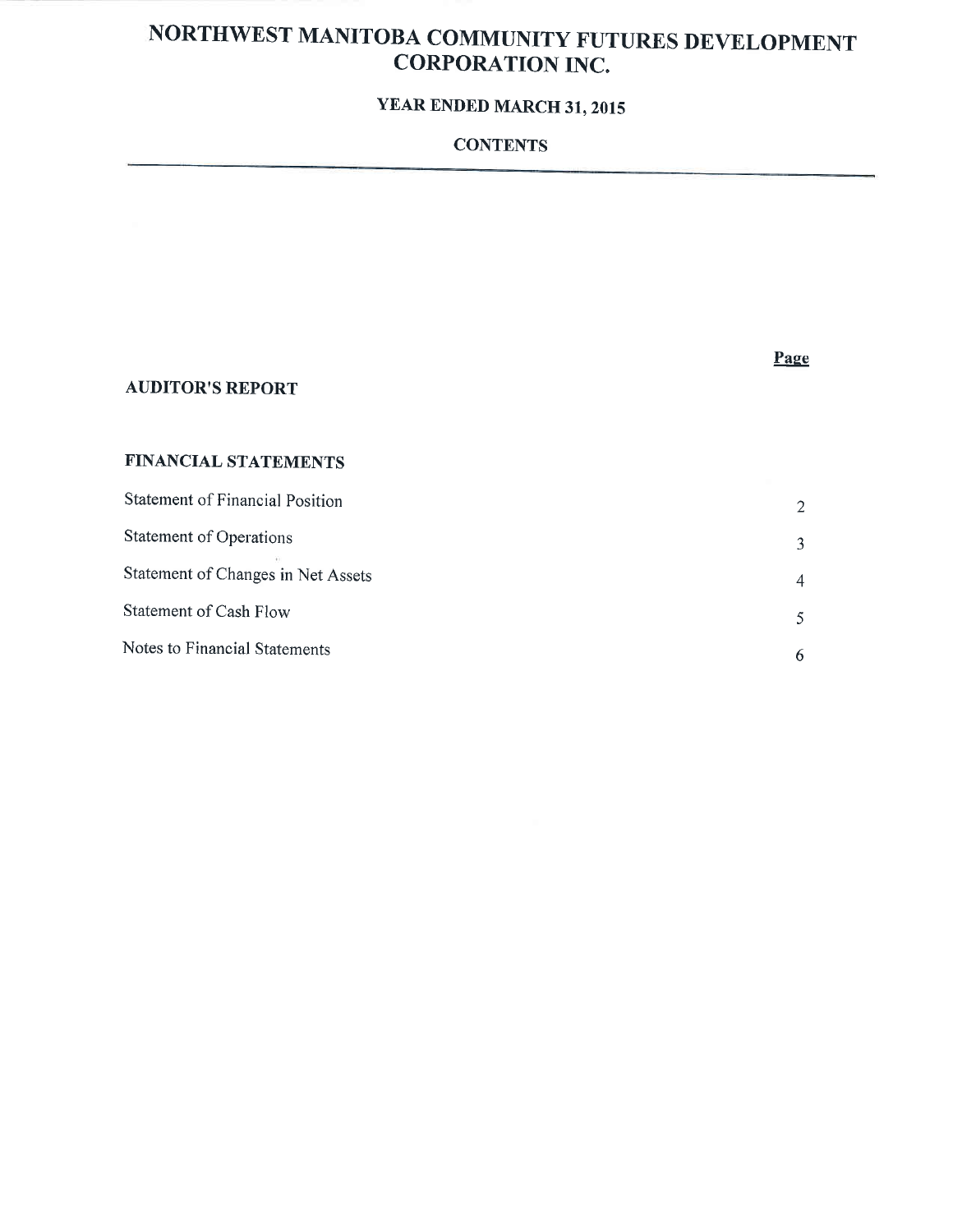# KENDALL & PANDYA

#### Chartered Accountants

300-31 Main St., P.O. Box 175, Flin Flon, MB R8A 1M7 (204) 687-8211 Fax 687-2957 118 Cree Road, Thompson, MB R8N 0C1 (204) 778-7312 Fax 778-7919

Fartners.... David Kendall, FCA \* Manisha Fandva. CA \*

+ Operating as professionnal corporations

# AUDITOR'S REPORT ON COMPLIANCE WITH AGREEMENT

# To Western Economic Diversification

We have audited the Northwest Manitoba Community Futures Development Corporation Inc.<br>compliance as at March 31, 2014 with the criteria established in the Contribution Agreement<br>between Western Economic Diversification and by the provisions of the agreement is the responsibility of the Board of Directors of the CFDC. Our responsibility is to express an opinion on this compliance based on our audit.

We conducted our audit in accordance with General Auditing Standards. Those standards require that we plan and perform an audit to obtain reasonable assurance whether the CFDC complied with the criteria established by the provisions of the agreement referred to above. Such an audit includes examining, on a test basis, evidence supporting compliance, evaluating the overall compliance with the agreement, and where applicable, assessing the accounting principles used and significant estimates made by management.

In our opinion, the CFDC is in compliance, in all material respects, with the criteria established by the Contribution Agreement.

Flin Flon, MB

Flin Flon, MB<br>July 9, 2015 Chartered Accountants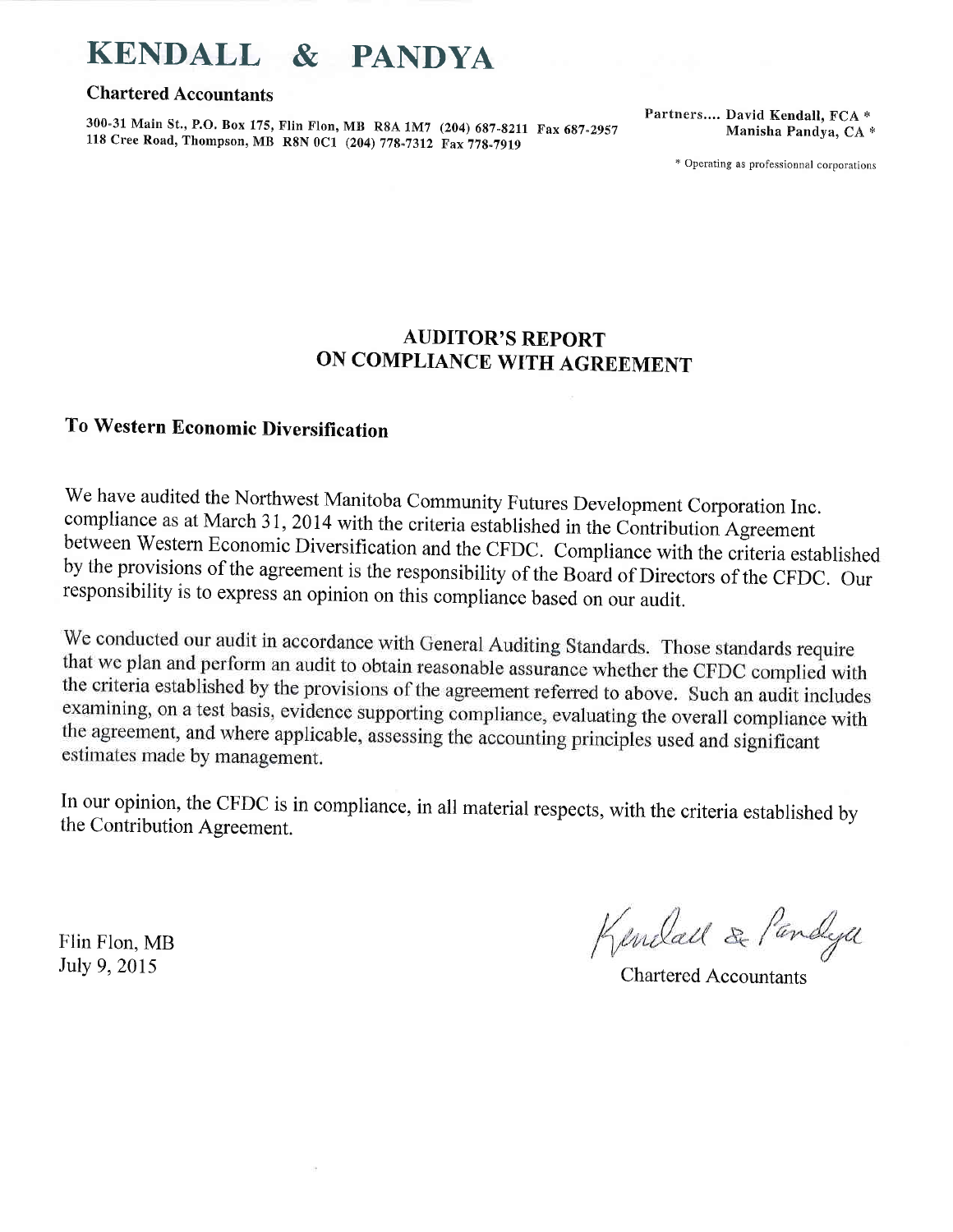# KENDALL & PANDYA

#### Chartered Accountants

300-31 Main St., P.O. Box 175, Flin Flon, MB R8A 1M7 (204) 687-8211 Fax 687-2957 118 Cree Road, Thompson, MB R8N 0C1 (204) 778-7312 Fax 778-7919

Fartners.... David Kendall, FCA \* Manisha Fandya, CA \*

\* Operating as professionnal corpor.ations

# INDEPENDENT AUDITOR'S REPORT

To the Directors of Northwest Manitoba community Futures Development corporation Inc.

# Report on the Financial Statements

We have audited the accompanying financial statements of Northwest Manitoba Community Futures Development Corporation Inc., which comprise the balance sheets as at March 31, 2015 and 2014, and the statements of operations, changes in net assets and cash flows for the years then ended and a summary of significant accounting policies and other explanatory information.

# Management's Responsibility for the Financial Statements

Management is responsible for the preparation and fair presentation of these financial statements in accordance with Canadian accounting standards for not-for-profit organizations, and for such internal control as management determines is necessary to enable the preparation of financial statements that are free from material misstatement, whether due to fraud or error.

#### Auditors' Responsibility

Our responsibility is to express an opinion on these financial statements based on our audits. We conducted out audits in accordance with Canadian Auditing Standards. Those standards require that we comply with ethical req

An audit involves performing procedures to obtain audit evidence about the amounts and disclosures in the financial statements. The procedures selected depend on the auditor's judgment, including the assessment of the risk those risk assessments, the auditor considers internal control relevant to the entity's preparation and fair presentation of the financial statements in order to design audit procedures that are appropriate in the circumstances, but not for the purpose of expressing an opinion on the effectiveness of the entity's internal control. An audit also includes evaluating the appropriateness of accounting policies used and the reasonableness of accounting estimates made by management, as well as evaluating the overall presentation of the financial statements.

We believe that the audit evidence we have obtained in our audits is sufficient and appropriate to provide a basis for our audit opinion.

#### Opinion

In our opinion, the financial statements present fairly, in all material respects, the financial position of Northwest Manitoba Community Futures Development Corporation Inc. as at March 31, 2015 and 2014 and its operations and cash flows for the years then ended in accordance with Canadian accounting standards for not-for-profit organizations.

Flin Flon, Manitoba<br>July 9, 2015 CHARTERED ACCOUNTANTS

Flin Flon, Manitoba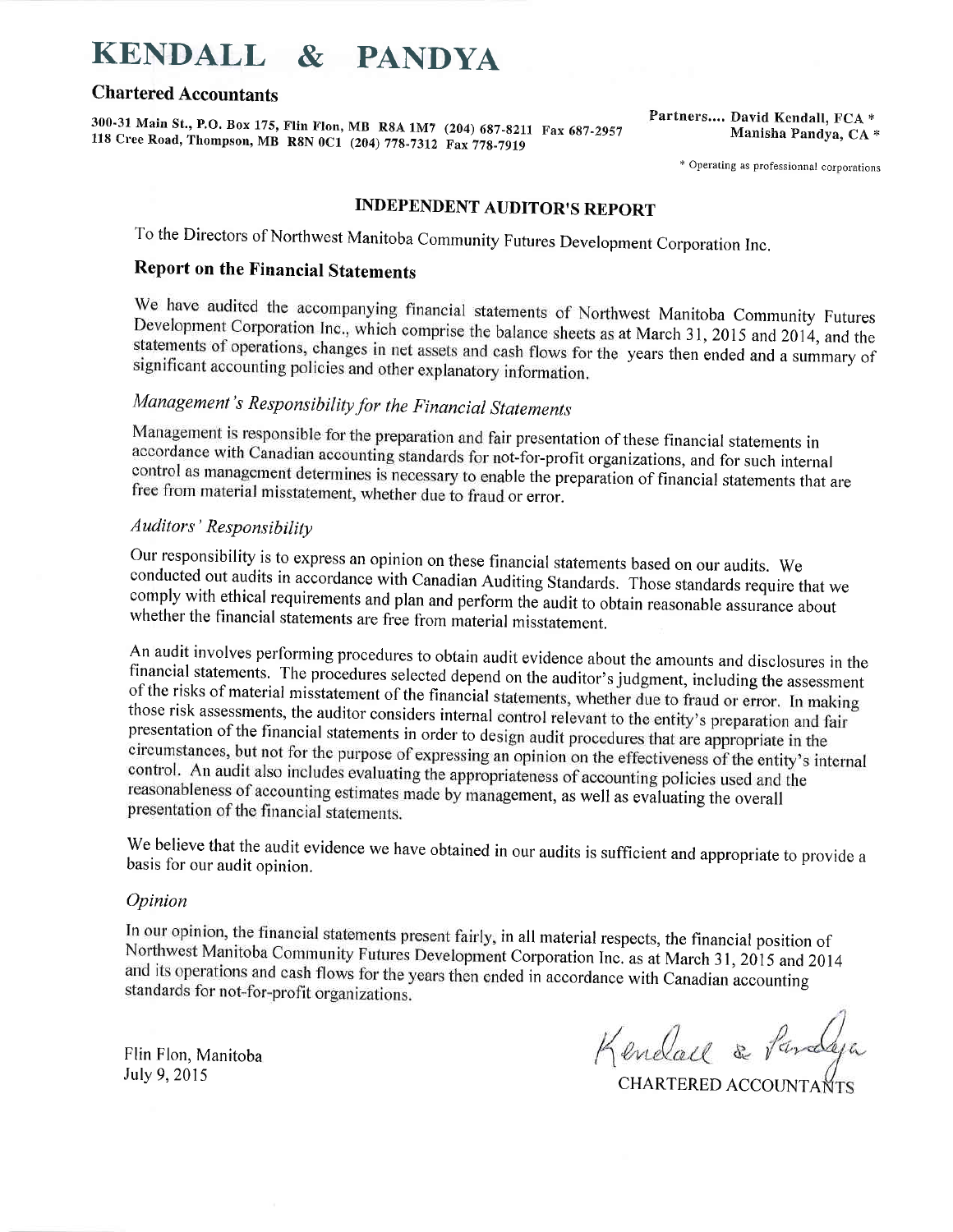|                                                   |                                |                          | NORTHWEST MANITOBA COMMUNITY FUTURES DEVELOPMENT CORPORATION |                   |                           |                                   |
|---------------------------------------------------|--------------------------------|--------------------------|--------------------------------------------------------------|-------------------|---------------------------|-----------------------------------|
|                                                   |                                |                          | STATEMENT OF FINANCIAL POSITION                              |                   |                           |                                   |
|                                                   |                                | AS                       | 2015<br>AT MARCH 31,                                         |                   |                           |                                   |
|                                                   |                                |                          | <b>ASSETS</b>                                                |                   |                           |                                   |
|                                                   | eneral                         | General                  |                                                              |                   |                           |                                   |
|                                                   | Admin<br>Fund                  | Investment<br>Fund       | Disabled                                                     | Youth             | 2015                      | 2014                              |
|                                                   |                                |                          | Investment                                                   | Funds             | Total                     | Total                             |
| Current assets                                    |                                |                          |                                                              |                   |                           |                                   |
| Bank                                              | 3,195                          | 68,747                   |                                                              |                   | 71,942                    | 80,278                            |
| receivable<br>Accounts                            | 17,237                         |                          |                                                              |                   | 17,237                    | 20,990                            |
| Interfund receivable                              |                                | 71,081                   | 168,411                                                      | 280,813           | 520,305                   | 603,556                           |
| Prepaid expenses                                  | 2,833                          |                          |                                                              |                   | 2,833                     | 3,000                             |
| Inventory                                         |                                | ţ                        |                                                              |                   |                           |                                   |
|                                                   | 23,265                         | 828<br>139,              | 168,411                                                      | 280,813           | 612, 317                  | 707,824                           |
| $\widehat{4}$<br>(Note<br>assets<br>Capital       | 262,031                        |                          |                                                              | 1                 | 262,031                   | 262,031                           |
| $\widehat{\mathcal{L}}$<br>Investment loans (Note | 1                              | 032,609<br>$\frac{1}{1}$ | t.                                                           | $\mathbb{I}$      | 609<br>032,<br>$\ddot{ }$ | 481<br>1,098,                     |
|                                                   | 296<br>285,                    | 1, 172, 437              | 168,411                                                      | 813<br>280,       | 906,957<br>급              | 336<br>2,068,                     |
|                                                   |                                |                          | LIABILITES AND FUND BALANCES                                 |                   |                           |                                   |
| Current Liabilites                                |                                |                          |                                                              |                   |                           |                                   |
| Accounts payable                                  | 12,410                         | 1,122                    | I.                                                           | χ                 | 13,532                    | 27,716                            |
| Deferred Revenue                                  |                                |                          |                                                              |                   |                           | 28,739                            |
| Interfund payable                                 | 71,081                         | 449,224                  |                                                              |                   | 520,305                   | 603,556                           |
| Debt<br>Current Portion Of                        | -1<br>491<br>$\overline{3}$ ,  | 497,696<br>47,350        |                                                              |                   | 47,350                    | 45,724                            |
| $\widehat{5}$<br>(Note<br>Long term debt          | -1                             | 564<br>61,               | л.                                                           |                   | 581,187                   | 705,735                           |
|                                                   | 491<br>$\tilde{3}$<br>$\infty$ | 559,260                  | $\mathbf{I}$                                                 | T.                | 61,564<br>642,751         | 814,649<br>108,914                |
| Capital Assets<br>Fund Balances                   | 262,031                        |                          |                                                              |                   |                           |                                   |
| Restricted Funds                                  |                                | 900,717                  | 200,000                                                      | 200,000           | 262,031<br>1,300,717      | 262,031<br>$\overline{1,300,717}$ |
| Unrestricted Funds                                | 226<br>(60, 226)<br>(60,       | 287,540)<br>177<br>613,  | (31, 589)<br>168, 411                                        | 80,813<br>280,813 | (298, 542)<br>1,002,175   | (309, 061)<br>991,656             |
|                                                   | 296<br>285,                    | 437<br>172,<br>$\vec{a}$ | 168,411                                                      | 280,813           | 1,906,957                 | 2,068,336                         |
|                                                   | oved by the Board:<br>Appr     |                          |                                                              |                   |                           |                                   |
|                                                   |                                |                          |                                                              |                   |                           |                                   |
| See accompanying notes.                           |                                |                          | Director                                                     |                   |                           | $\mathcal{Q}$<br>Director         |
|                                                   |                                |                          |                                                              |                   |                           |                                   |

 $\sim$  100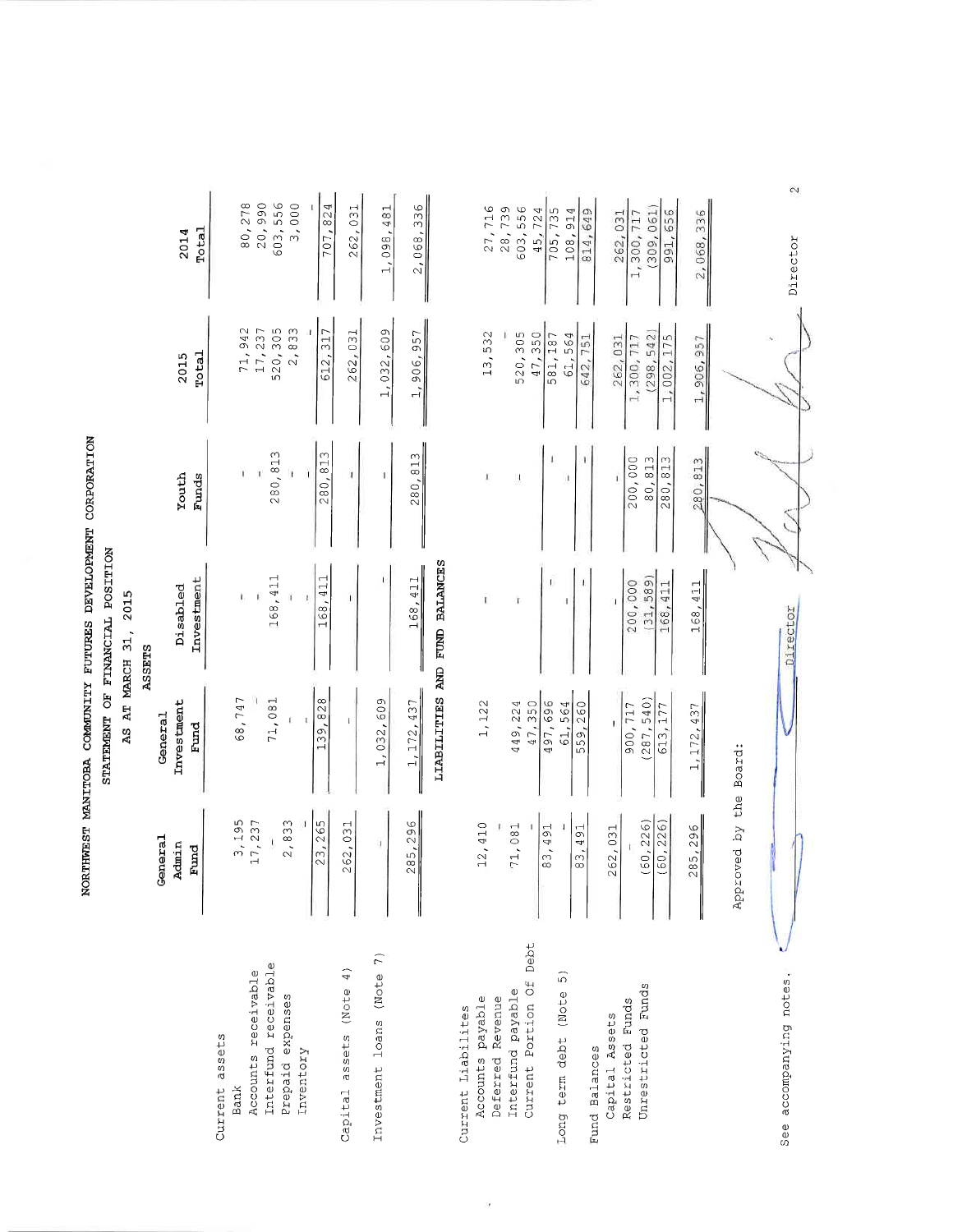# STATEMENT OF OPERATIONS IN GENERAL ADMINISTRATION FUND BALANCE YEAR ENDED MARCH 31, 2015

|                                              | 2015          | 2014             |
|----------------------------------------------|---------------|------------------|
| <b>INCOME</b> (Note 5)                       | S.<br>384,979 | \$<br>388,421    |
| <b>OPERATING EXPENSES</b>                    |               |                  |
| Advertising and promotion                    | 1,705         | 6,689            |
| Bank charges and interest                    | 419           | 996              |
| Capital equipment                            | 5,000         | 1,064            |
| Duke of Edinbough Project                    | 846           | z.               |
| Insurance                                    | 930           | 3,616            |
| Meetings                                     | 7,711         | 3,584            |
| Membership dues                              | 3,416         | 3,366            |
| Office                                       | 5,847         | 15,464           |
| Professional fees                            | 6,836         | 5,825            |
| Property taxes                               | 3,565         | 3,457            |
| Regional tourism strategy                    | 6,639         | 5,881            |
| Repairs and maintenance                      | 1,813         | 2,751            |
| Telecommunications Project                   | (815)         | (1, 541)         |
| Telephone                                    | 11,198        | 14,655           |
| Training - board and staff                   |               | 300              |
| Travel - board                               | 10,987        |                  |
| - staff                                      | 23,156        | 12,215<br>17,218 |
| Utilities                                    | 9,740         |                  |
| Vehicle                                      | 453           | 13,208<br>4,989  |
| Wages and benefits                           | 209,707       |                  |
| Supplies                                     | 106           | 188,458          |
|                                              |               |                  |
|                                              | 309,259       | 302,195          |
| EXCESS OF REVENUE OVER EXPENSES FOR THE YEAR | \$<br>75,720  | \$<br>86,226     |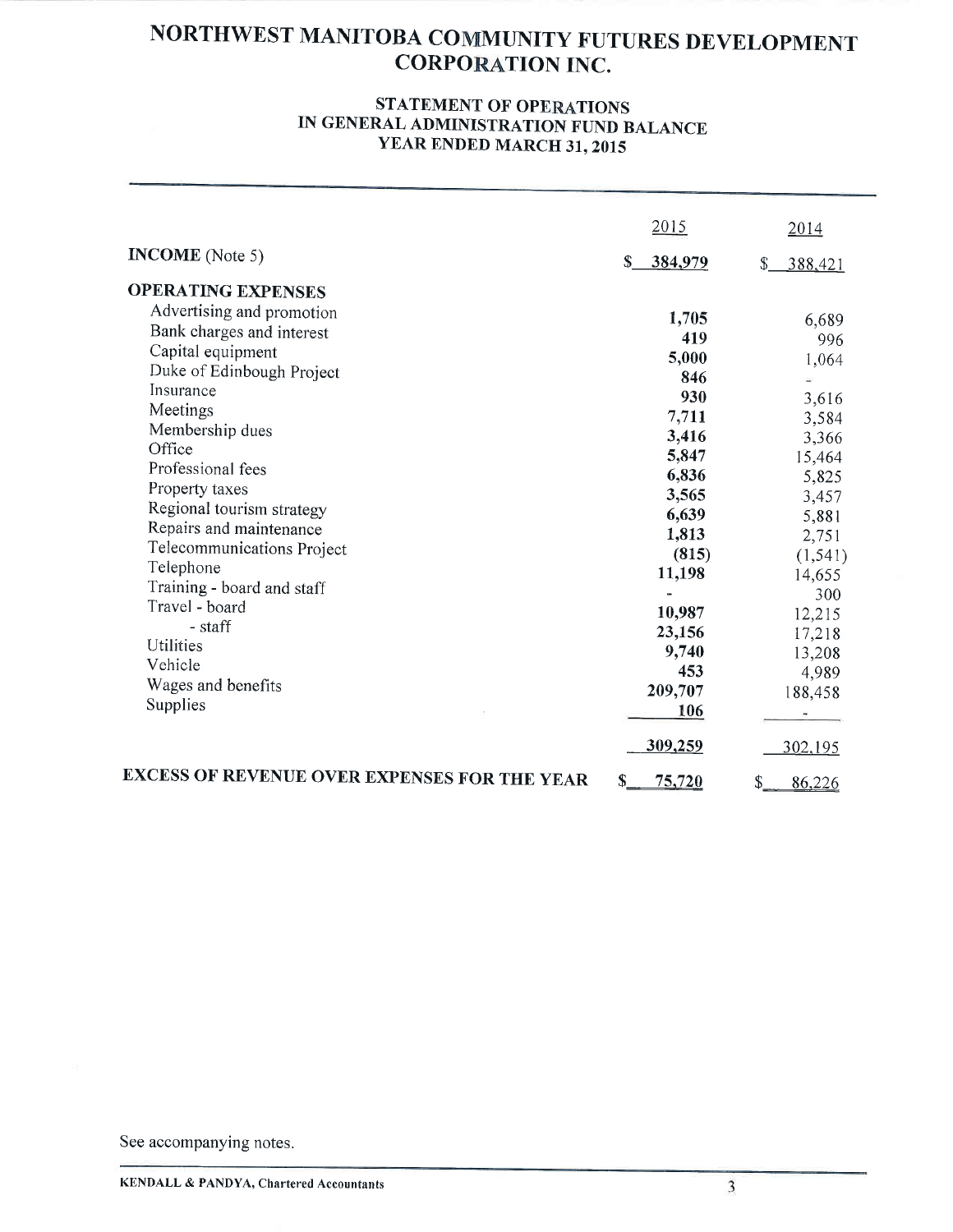## STATEMENT OF OPERATIONS INVESTMENT FUND YEAR ENDED MARCH 31, 2015

| <b>INCOME</b>                                                                                                                                                    |   | 2015                                  | 2014                                  |
|------------------------------------------------------------------------------------------------------------------------------------------------------------------|---|---------------------------------------|---------------------------------------|
| <b>OPERATING EXPENSES</b><br>Bad debts (Note 1)<br>Bank charges and interest<br>Administration - Tea Training<br>Interest on long-term debt<br>Professional fees | S | 57,000<br>72<br>446<br>6,916<br>3,000 | \$<br>56,900<br>72<br>10,806<br>1,000 |
| <b>EXCESS OF REVENUE OVER EXPENSES FOR THE YEAR</b>                                                                                                              | S | 67,434<br>(67, 434)                   | 68,778<br>(68, 778)                   |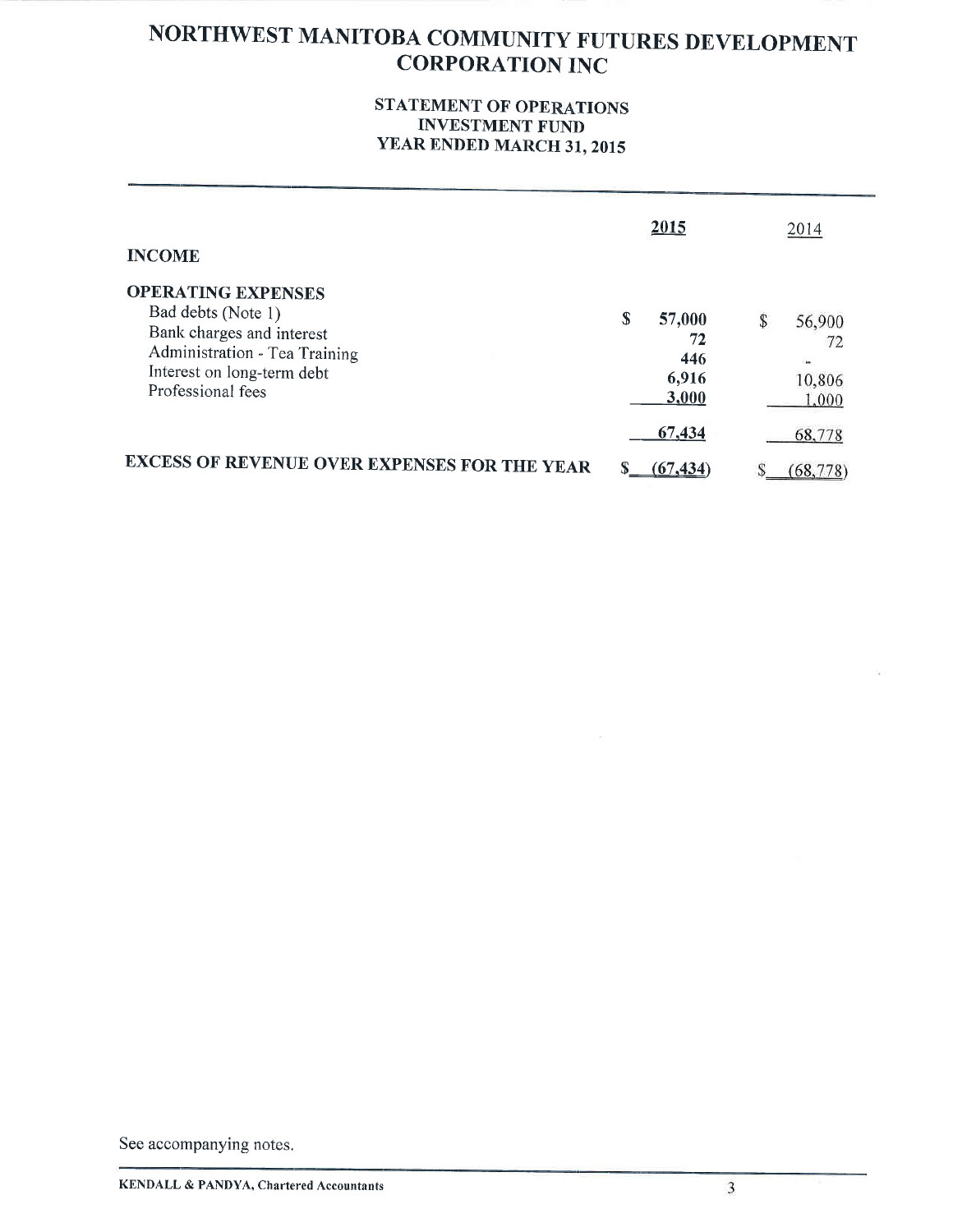# STATEMENT OF CHANGES IN NET ASSETS IN GENERAL ADMINISTRATION FUND BALANCE YEAR ENDED MARCH 31, 2015

|                                                   | 2015            | 2014          |
|---------------------------------------------------|-----------------|---------------|
| Unrestricted net assets at beginning of year      | (135, 946)<br>S | (202, 011)    |
| Add: Excess of revenue over expenses for the year | 75,720          | 86,226        |
|                                                   | (60, 226)       | (115, 785)    |
| Deduct: Prior years capital asset purchases       |                 | <u>20,161</u> |
| UNRESTRICTED NET ASSETS AT END OF YEAR            | (60, 226)       | (135,946)     |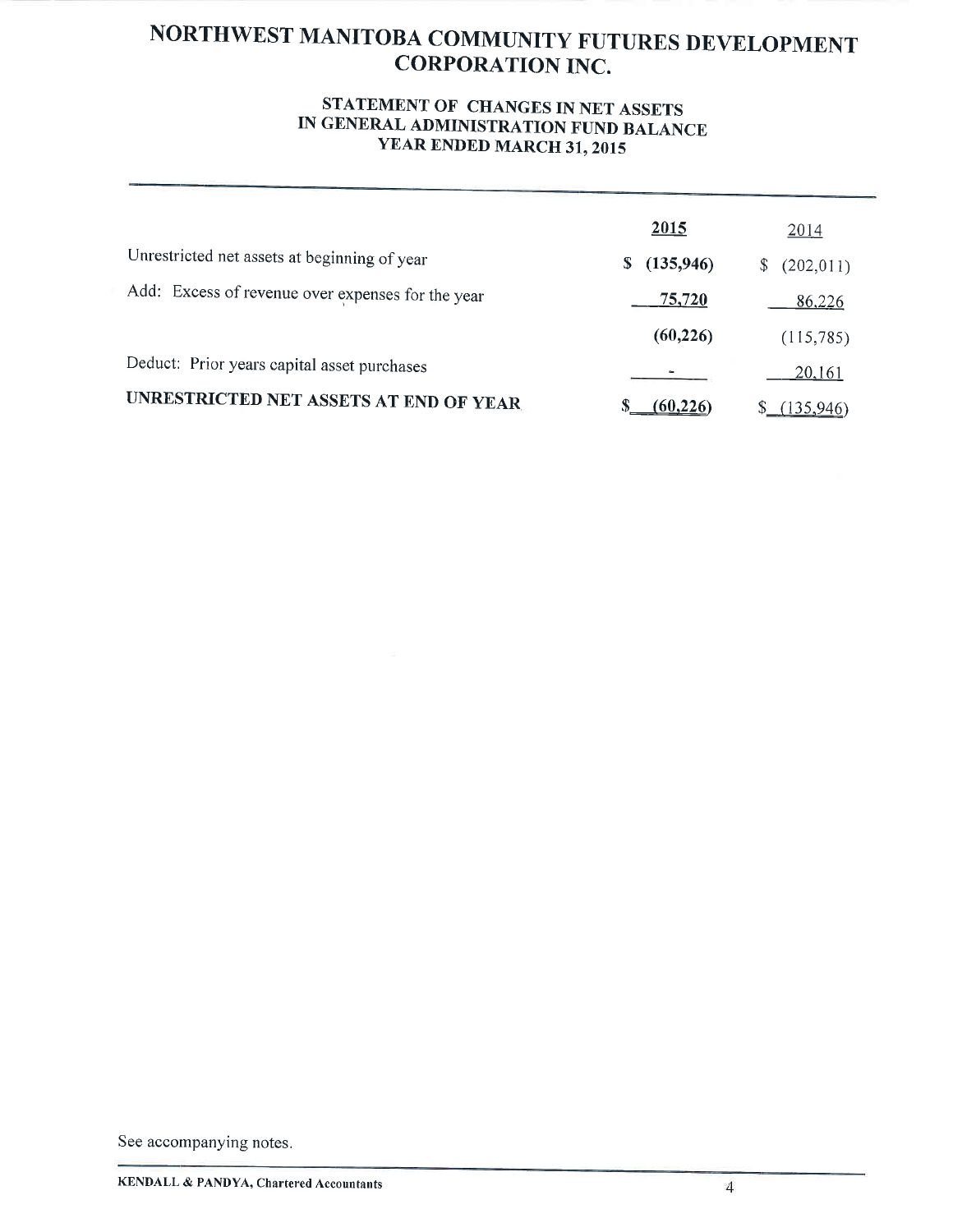# STATEMENT OF CHANGES IN NET ASSETS INVESTMENT FUND YEAR ENDED MARCH 31, 2015

|                                               | 2015          | 2014          |
|-----------------------------------------------|---------------|---------------|
| Surplus assets at beginning of year - general | \$<br>605,610 | \$<br>674,388 |
| - youth                                       | 279,417       | 276,643       |
| - disabled                                    | 242,575       | 240,911       |
| Add: Excess of revenue over expenses          |               |               |
| for the year - general                        | (67, 434)     | (68, 778)     |
| - youth                                       | 1,396         | 2,774         |
| - disabled                                    | 837           | 1,664         |
| UNRESTRICTED NET ASSETS AT END OF YEAR        | \$1,062,401   | \$1,127,602   |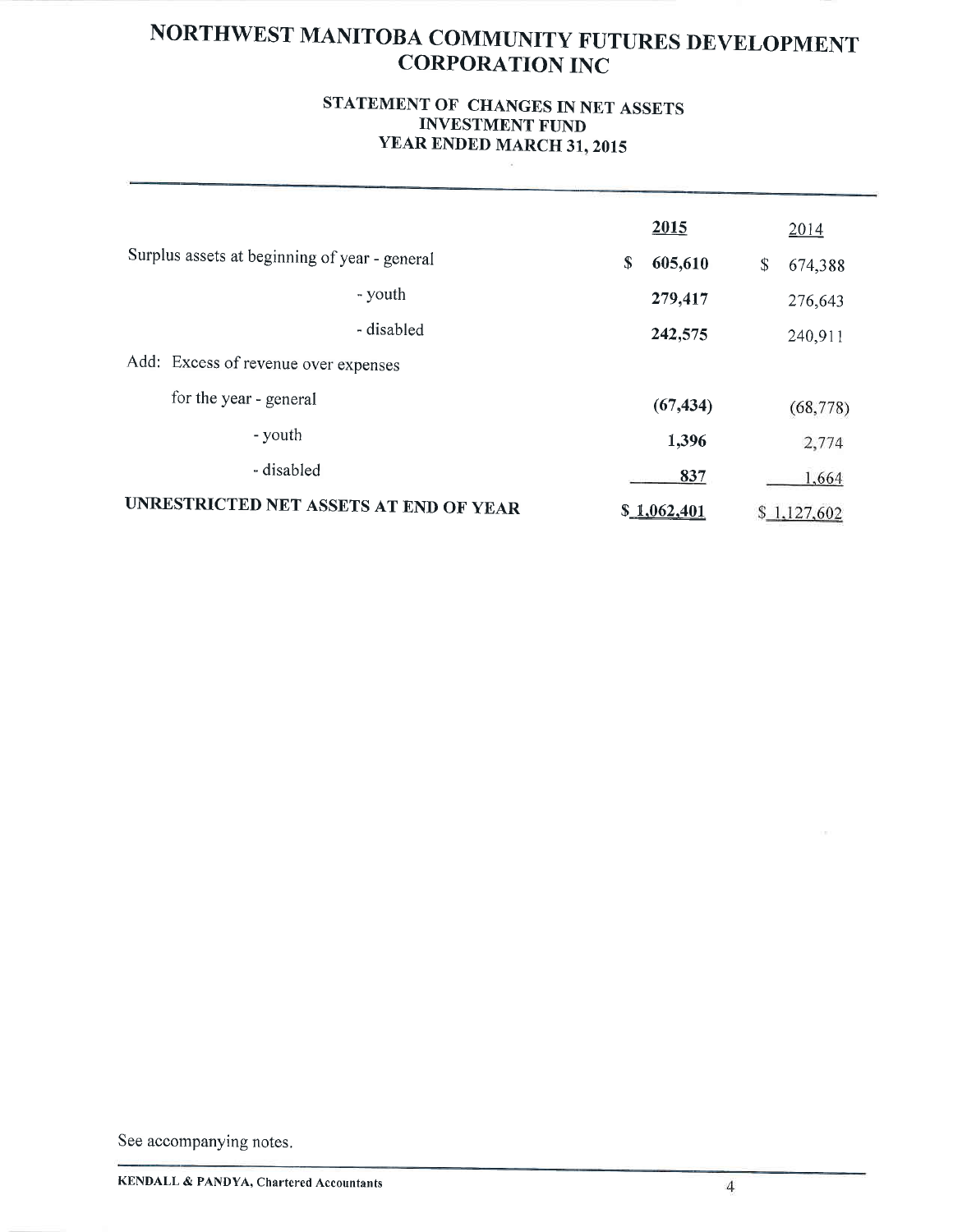# STATEMENT OF CASH FLOW

# YEAR ENDED MARCH 31, 2015

|                                                                                                                                             | 2015                                           | 2014                        |
|---------------------------------------------------------------------------------------------------------------------------------------------|------------------------------------------------|-----------------------------|
| FUNDS PROVIDED BY (USED IN) OPERATING ACTIVITIES<br>Cash receipts from customers<br>Cash paid to suppliers and employees<br>Other cash paid | <b>S</b><br>303,249<br>(322, 275)<br>(28, 739) | \$<br>323,465<br>(299, 678) |
| Funds provided by (used in) operating activities                                                                                            | (47,765)                                       | 23,786                      |
| <b>INCREASE (DECREASE) IN FUNDS</b>                                                                                                         | (47,765)                                       | 23,786                      |
| Cash and cash equivalents at beginning of year                                                                                              | 50,960                                         | 27,174                      |
| CASH AND CASH EQUIVALENTS AT END OF YEAR                                                                                                    | 3,195                                          | 50,960                      |

cash and eash equivalents eonsist of cash on hand and balances with banks, and investments in money market instruments. Cash and cash equivalents included in the cash flow statement comprise the following balance sheet amounts:

Cash

 $\frac{\$ 3,195}{\$ 50,960}$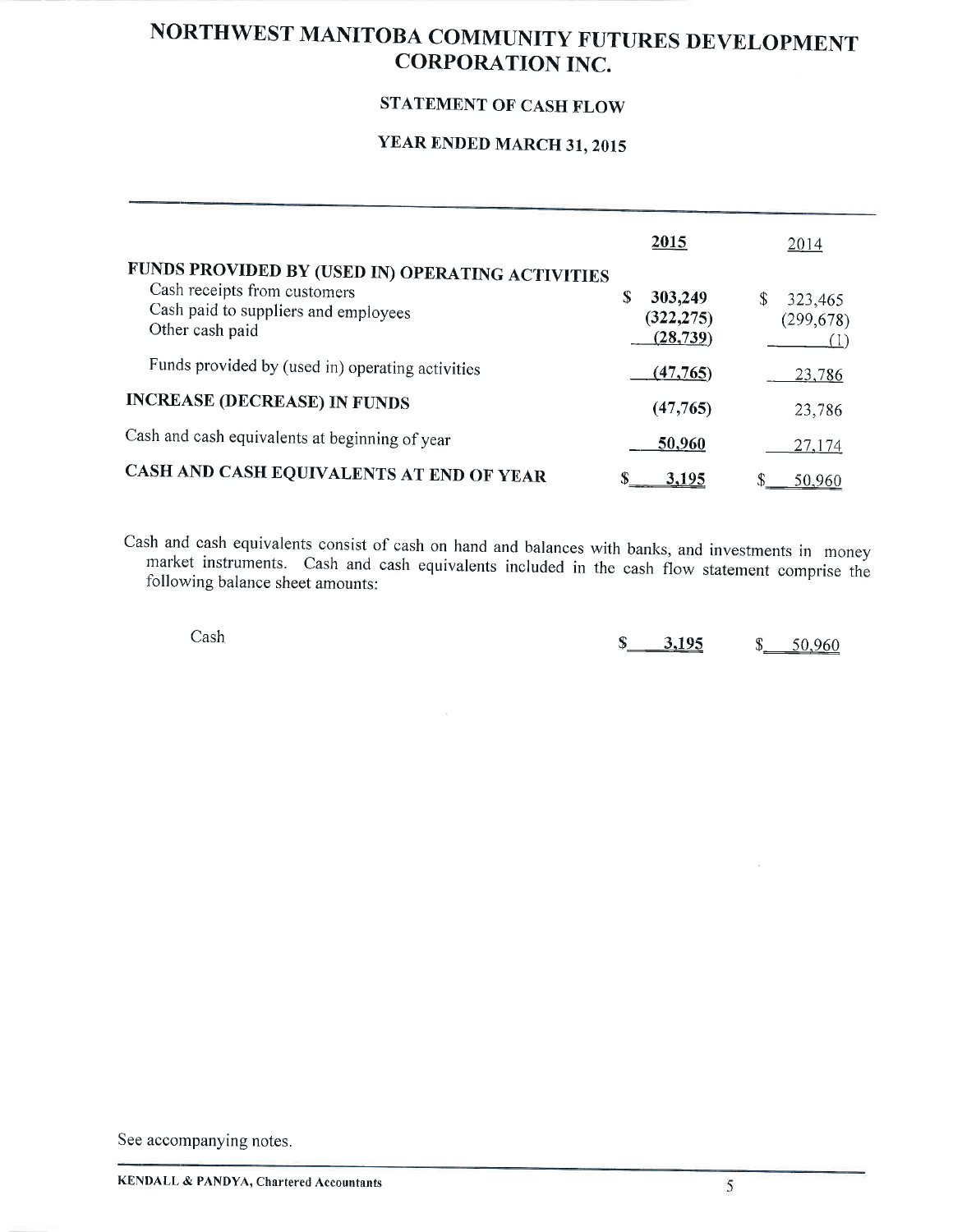# NOTES TO FINANCIAL STATEMENTS

### YEAR ENDED MARCH 31, 2015

# 1. PURPOSE OF THE ORGANIZATION

Northwest Manitoba Community Futures Development Corporation is a community based organization<br>that provides loans and financial services to small businesses that are otherwise unable to obtain<br>financing. The organization

# 2. SIGNIFICANT ACCOUNTING POLICIES

### FUND ACCOUNTING

Northwest Manitoba Community Futures Development Corporation follows the restricted method of accounting for contributions.

The General Fund accounts for the organization's operating costs and general revenues. This fund reports unrestricted resources and restricted operating grants.

The Investment Funds report restricted resources that are to be used for assistance to small businesses<br>and entrepreneurs in the form of loans, loan guarantees or equity participation. Loans from the Loan<br>Investment Fund f

## PLANT AND EQUIPMENT

The organization capitalizes capital assets as acquired in the Capital Fund. Capital assets are expensed in the Administration Fund when the payment is made for the asset or when the capital asset loan principal repayments are made. The total expense in 2015 was \$nil (2014 - \$7,206) for assets acquired. As amortization is not an allowable expense by the funding agency, no provision for amortization has been provided in these financial statements.

#### REVENUE RECOGNITION

The organization recognizes its receipts of revenue when received or receivable if the amount to be received can be reasonably estimated and collection if reasonably assured. Investment income is recognized as revenue when

#### FINANCIAL INSTRUMENTS

i. The organization initially measures its financial assets and liabilities at fair value adjusted by, in the use of a financial instrument that will not be measured subsequently at fair value, the amount of transaction costs directly attributable to the instrument.

The organization subsequently measures all its financial assets and liabilities at amortized cost, except for investments in equity instruments that are quoted in an active market, which are measured at fair value. Changes in fair value are recognized in the statements of operations in the period incurred.

Financial assets measured at amortized cost include cash and term deposits.

Financial liabilities measured at amortized cost include aecounts payable and accrued liabilities,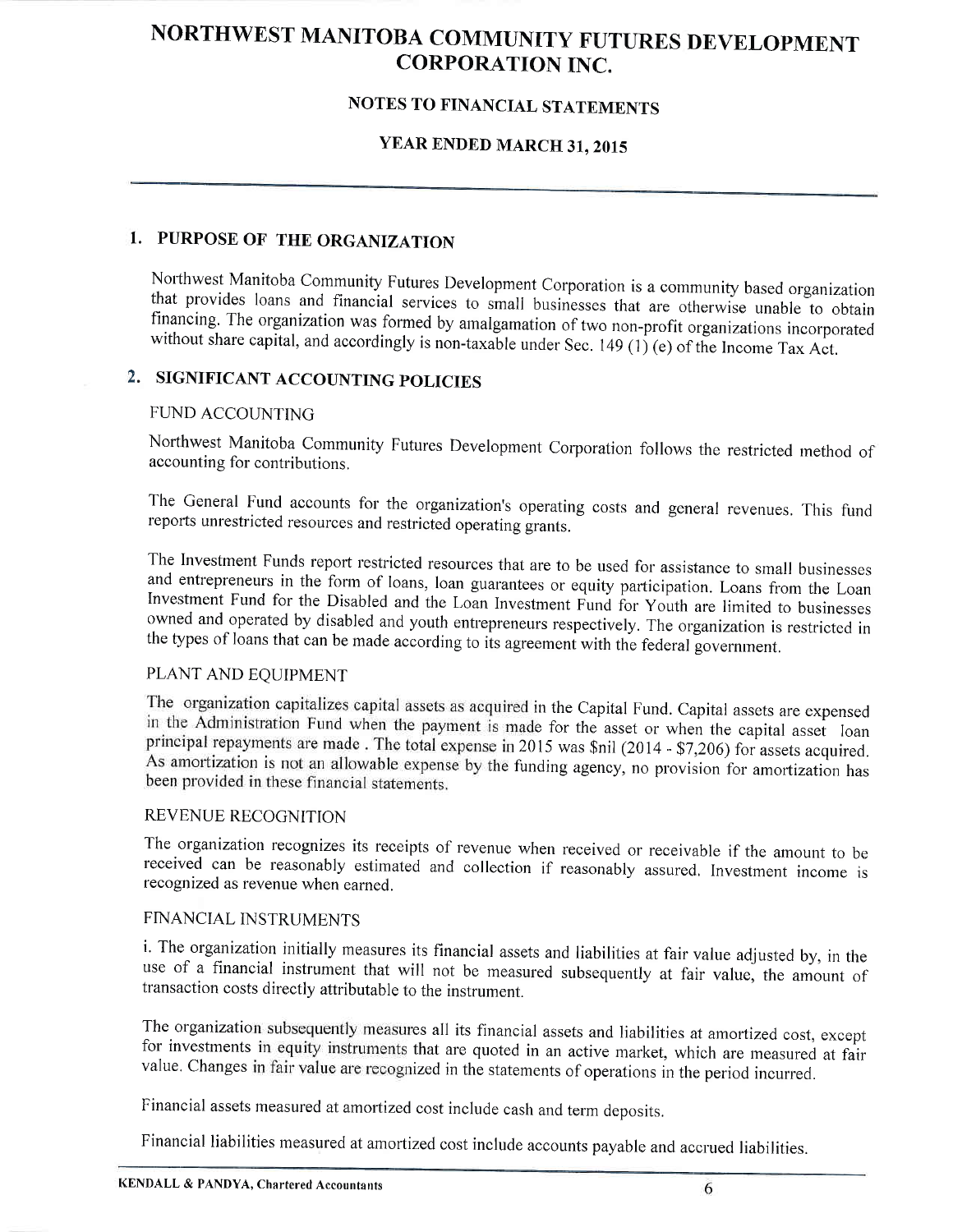# NOTES TO FINANCIAL STATEMENTS

### YEAR ENDED MARCH 31.2015

ii. Impairment<br>At the end of each reporting period Northwest Manitoba Community Futures Development Corporation Inc. assesses whether there are any indications that a financial asset measured at amortized cost may be impaired. Objective evidence of impairment includes observable data that come to the attention of the org

When there is an indication of impairment, the organization determines whether a significant adverse change has occurred during the period in the expected timing or amount of future cash flows from the financial asset.

When the organization identifies a significant adverse change in the expected timing or amount of future cash flows from a financial asset, it reduces the carrying amount of the asset to the highest of the following:

- i) the present value of the cash flow expected to be generated by holding the asset discounted using a current market rate of interest appropriate to the asset.
- ii) the amount that could be realized by selling the asset at the statement of financial position date and
- iii) the amount the organization expects to realize by exercising its rights to any collateral held to secure repayment of the asset net of all necessary to exercise those rights.<br>The carrying amount of the asset is reduced directly or through the use of an allowance amount.

The amount of the reduction is recognized as an impairment loss in the statement of operations.

When the extent of impairment of a previously written-down asset decreases and the decrease can<br>be related to an event occurring after the impairment was recognized, the previously recognized<br>impairment loss is reversed to

### MANAGEMENT ESTIMATES

The preparation of the financial statements in conformity with Canadian accounting standards for not-<br>for-profit organizations requires management to make estimates and assumptions that affect the<br>reported amounts of asset

# DEFERRED CONTRIBUTIONS

The organization uses the deferral method of accounting whereby restricted contributions related to expenses of future periods are deferred and recognized as revenue in the period in which the related expenses are incurred. Contributions received pretaining to depreciable assets are recorded on the balance sheet as "Deferred contributions" and are amortized using the same method and rate as the plant or equipment funded by the eontribution.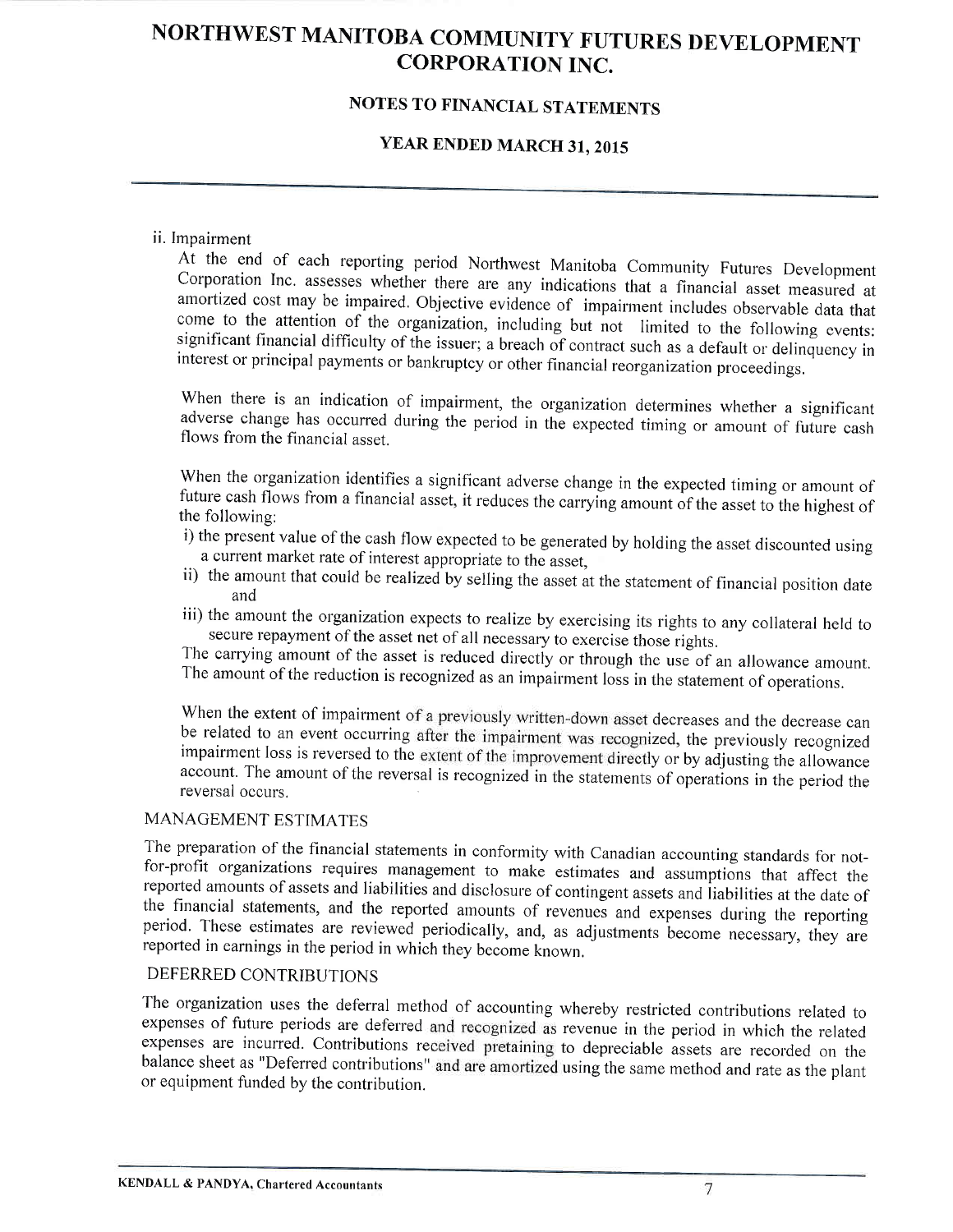# NOTES TO FINANCIAL STATEMENTS

# YEAR ENDED MARCH 31, 2015

|    | 3. PLANT AND EQUIPMENT                                                                                                                                                        | 2015                             | 2014                                           |                                                |
|----|-------------------------------------------------------------------------------------------------------------------------------------------------------------------------------|----------------------------------|------------------------------------------------|------------------------------------------------|
|    | Furniture and equipment<br>Computer hardware<br>Land and building                                                                                                             | S<br>116,640<br>88,397<br>56,994 | S<br>116,640<br>88,397<br>56,994               |                                                |
|    |                                                                                                                                                                               | \$262,031                        | 262,031<br>S                                   |                                                |
| 4. | <b>LONG-TERM DEBT</b>                                                                                                                                                         |                                  |                                                |                                                |
|    |                                                                                                                                                                               |                                  | 2015                                           | 2014                                           |
|    | Loan payable - Community Futures Investment Fund, monthy<br>installments of \$4,201 including interest at prime plus<br>3.500%. Due 2017.<br>Less portion due within one year |                                  | S.<br>108,914<br>47,350                        | \$<br>154,638<br>45,724                        |
|    | Portion amounts are due \$47,350 in 2016; \$49,035 in 2017 and \$12,214 in 2018.                                                                                              |                                  | S<br>61,564                                    | $\mathbb{S}^-$<br>108,914                      |
| 5. | <b>INCOME</b>                                                                                                                                                                 |                                  |                                                |                                                |
|    |                                                                                                                                                                               |                                  | 2015                                           | 2014                                           |
|    | Grant - Western Economic Diversification<br>CF Program<br>Manitoba Education and Training                                                                                     |                                  | $\mathbf S$<br>344,871<br>40,108               | $\mathcal{L}$<br>344,871<br>43,550             |
|    |                                                                                                                                                                               |                                  | \$ 384,979                                     | \$<br>388,421                                  |
| 6. | <b>INVESTMENT LOANS</b>                                                                                                                                                       |                                  |                                                |                                                |
|    |                                                                                                                                                                               |                                  | 2015                                           | 2014                                           |
|    | - principal<br>- equity<br>Less doubtful investments                                                                                                                          |                                  | \$1,129,180<br>209,769<br>1,338,949<br>306,340 | \$1,138,052<br>209,769<br>1,347,821<br>249,340 |
|    |                                                                                                                                                                               |                                  | \$1,032,609                                    | \$1,098,481                                    |

All loans are currently non-performing loans, \$306,340 has been set-up as an allowance for uncollectibles. Management feels that the remaining loans will be collectible, as collection proceedings have commenced.

### 7. ECONOMIC DEPENDENCE

The organization derives 100.00% of its revenues from the Western Economic Diversification and Province of Manitoba Training Program (2014 - 100.00%).